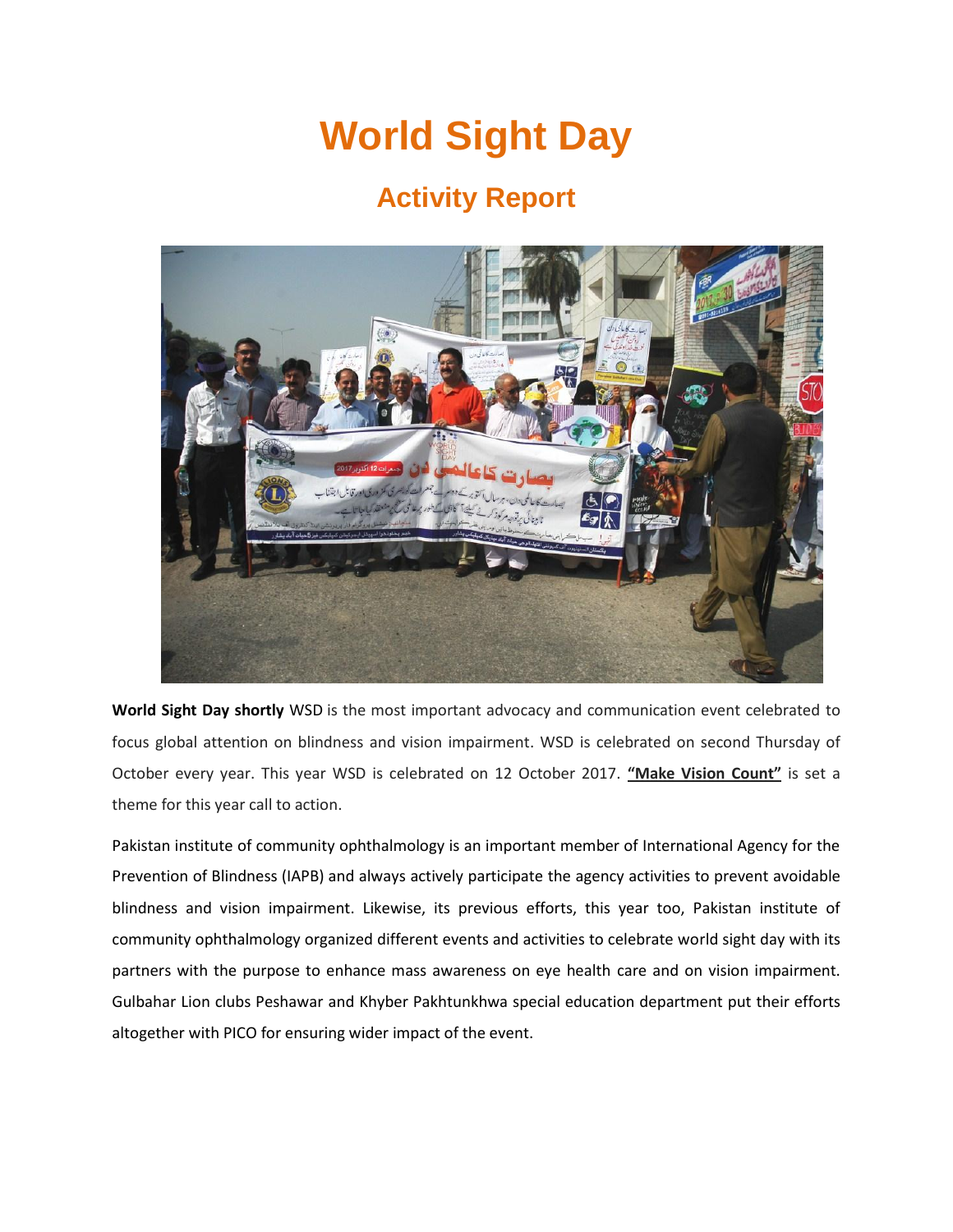#### **List of World Sight Day activities**

Following activities are implemented under PICO umbrella to mark World Sight Day for creating mass awareness for eye health care and on prevention of avoidable blindness.

- 1- Free Eye screening camps
- 2- Awareness raising walks
- 3- Awareness raising seminar
- 4- Display and dissemination of printed materials
- 5- Media coverage
- 6- District lead world sight day activities

#### **Free Eye screening camps:**

PICO organized free eye screening camps at two locations, one for community members in Nasirpur Peshawar and second for media persons in Peshawar press club. In both camps, nearly 1000 peoples were screened among which 350 were women. In the result of these camps, 55 patients have been referred to eye surgeries and 400 were provided eye glasses where as all diagnosed patients were given free of cost medicines.



#### **Awareness raising Walk:**

On October10, an awareness raising walk was organized to marked world sight day. The walk was arranged on main Khyber road in the city of Peshawar to draw attention of general masses towards WSD and eye health care. Participants of the walk were local members of lion clubs, children suffering from blindness of special education department, media persons, PICO

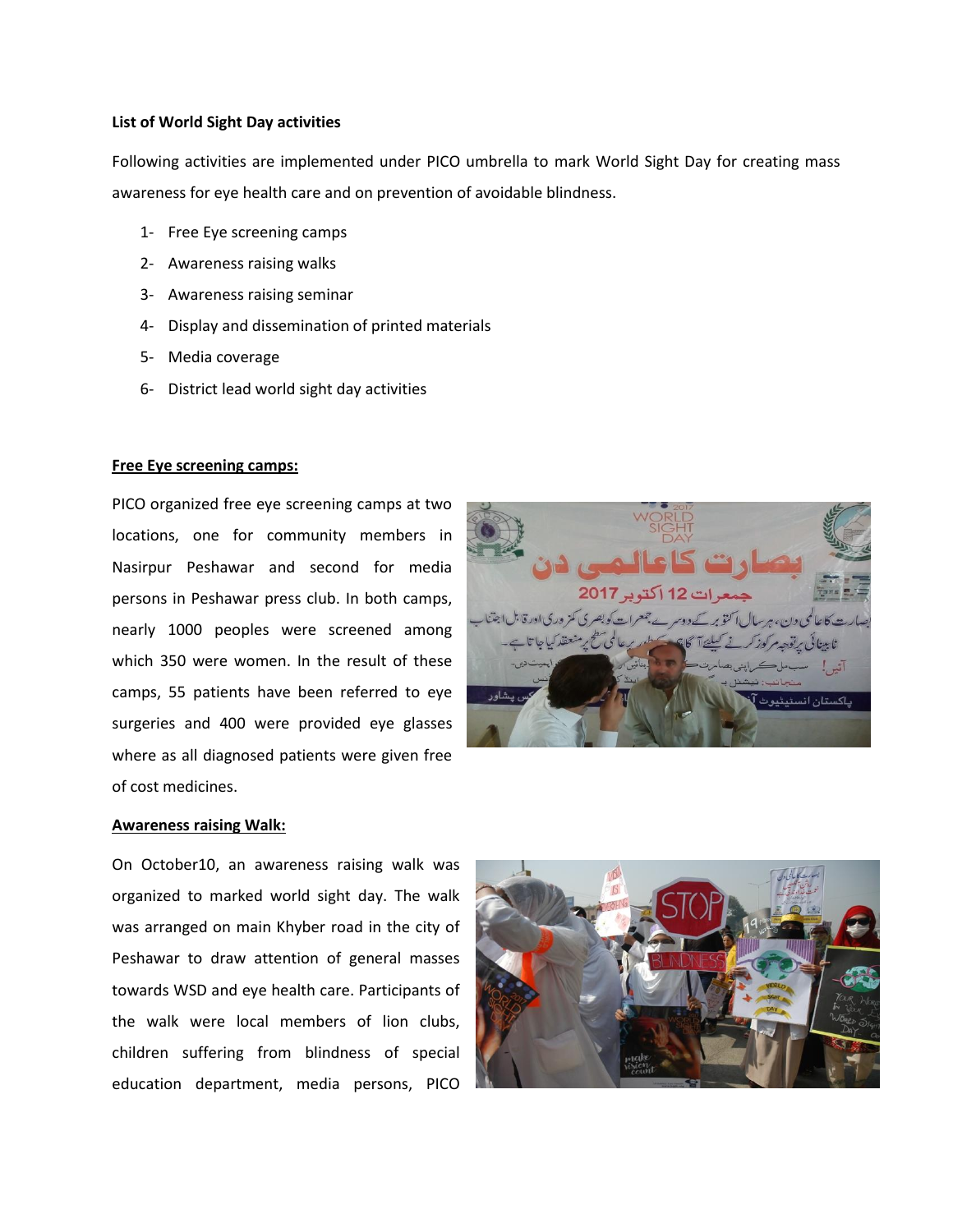students and faculty members, local commuters etc. At the end point of the procession, Director PICO talked to the media by explaining the purpose of the walk and highlighting the importance of WSD for preventing blindness.

#### **Awareness raising Seminar:**

An awareness raising seminar was held on Thursday 12th October to observe World Sight Day. The event was participated by a large number of students, medical professional, media and prominent figures to show their commitment to improve eye health care and to prevent avoidable blindness. Chief Guest (Mr. Shahram Khan Tarakai (Senior Minister for health) and other prominent medical processionals addressed the participants on the occasion.



#### **Display and dissemination of printed materials:**

In order to promote mass awareness bilingual printed materials e.g. Banners and posters were developed and distributed among tertiary hospitals primary and second health care units and degree awarding institution publicity purpose. These materials have key messages like increase intake of vitamin A, recommending regular and periodical examination of eyes etc.



#### **Media Coverage:**

Printed and electronic media were engaged for wider publicity and coverage. WSD activities were properly reported on daily news paper and on TV channels.